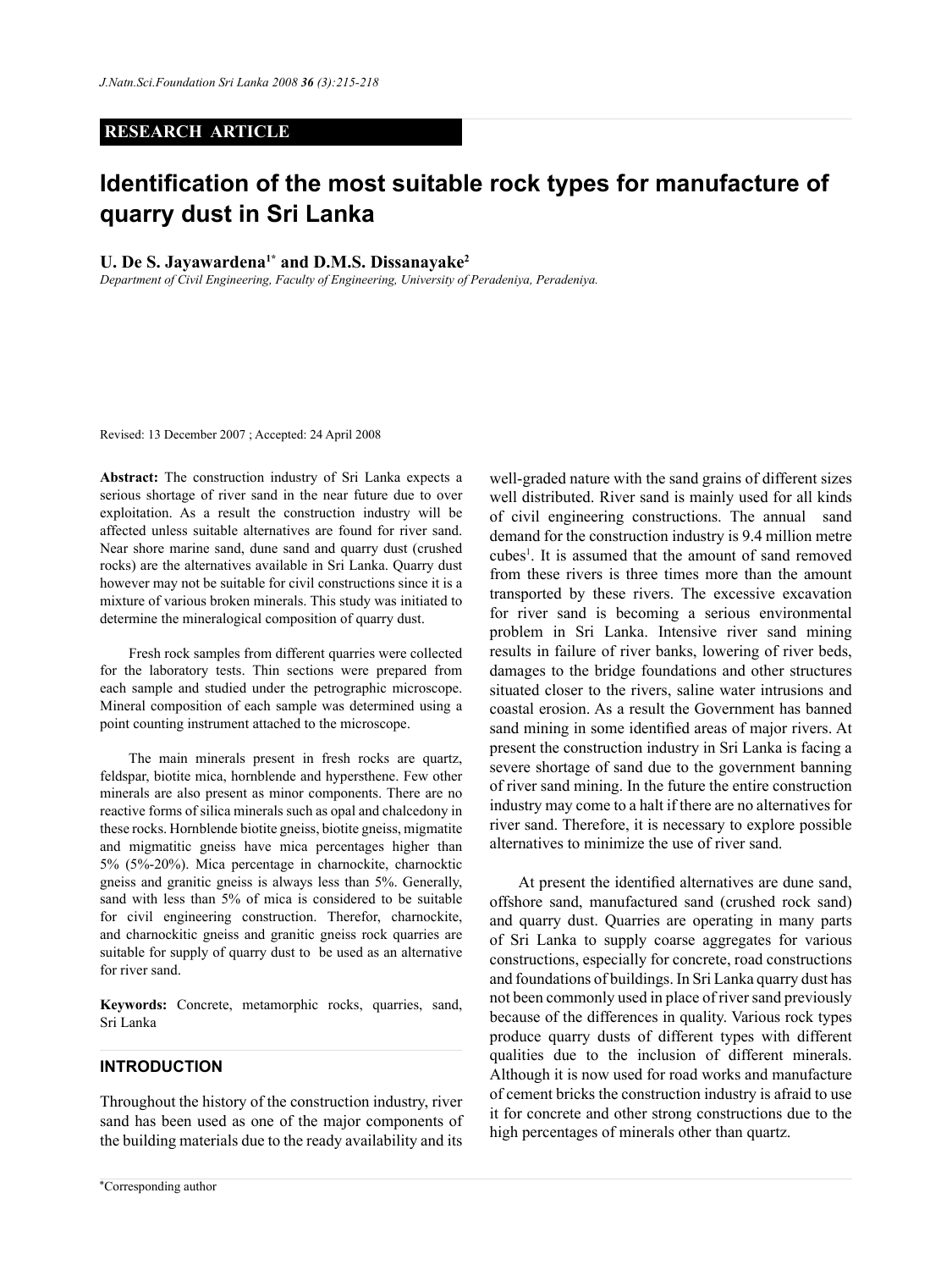Properties of quarry dusts mainly depend on the properties of the parent rock such as chemical and mineralogical composition, physical and chemical stability, petrographic characters, specific gravity, hardness, strength, porestructures and colour. The quality of quarry dusts depends mostly on the mineralogical composition. Hence, a detailed study was carried out to determine the mineralogical compositions of different rock types in Sri Lanka and recommend the suitable rock types for the manufacture of quarry dusts.

Geologically nine tenths of the rocks in Sri Lanka are made up of high grade metamorphic rocks of Precambrian age i.e., older than 570 million years, belonging to one of the ancient and stable parts of the earth's crust, called the South Indian Shield. The remaining rocks are sedimentary rocks of predominantly Miocene age and are located in the north-west (and very few places of south east ) with some Jurassic sediments preserved in small faulted basins. There are recent sedimentary formations, identified as Pleistocene Deposits in a few locations. Intruding the metamorphic rocks of Sri Lanka are some granites, dolerites, pegmatites, quartz veins and a carbonatite2 . Charnockitic gneiss or charnockite, quartzite, marble, dolomite, granulite, migmatite, gneisses (garnet sillimanite graphite gneiss, hornblende biotite gneiss, biotite gneiss, calc gneiss, cordierite gneiss, wollastonite-scapolite gneiss, granitic gneiss) and amphibolites are the common Precambrian metamorphic rocks in Sri Lanka. The widely distributed rocks within the country are charnockite, hornblende biotite gneiss, biotite gneiss, migmatite and granitic gneiss. Most of these metamorphic rocks are very hard and strong.

The land surface of Sri Lanka has been subjected to a prolonged period of weathering and erosion under different climatic conditions. The secondary formations arising from weathering such as laterite, ferricrete, calcrete that are found throughout the island belong to the younger Pleistocene formations. Recent deposits include both residual and alluvial formations. Residual deposits include the deep weathered zones or soils to be found in the central hill country and in the intermediate slopes<sup>3</sup>. These deposits are not uniform in character and contain fragments of un-decomposed rocks<sup>4, 5</sup>. In some areas of the Wet Zone, the thickness of the weathered profile may go up to 50 meters. In general the thickness may be between 10-15 metres. Residual shallow weathered zones are mainly confined to the Dry Zone areas and the general thickness is less than 10 metres<sup>6</sup>. The weathering is not uniform in different places in the country and the thickness varies drastically from place to place. The thickness of the top residual soil layer may be from 40 cm to 150 cm.

In most places in the country the bedrocks are overlaid by residual soils, weathered rocks, alluvial deposits or colluvial deposits. But there are many exposed rocks available for the quarrying industry in the mountain areas as well as low level flat terrains in Sri Lanka. Industrial rocks and minerals such as limestone, marble, dolomite, apatite, graphite, mica, feldspar and quartz are used for lime and other different industries as well as for exporting purposes. Fresh outcrops of the other regional bedrocks are used for the construction industry. Metamorphic rocks such as gneisses, charnockite, migmatite, granulites, amphibolite and igneous origin granites are used for this industry. However, these weathered rocks are not used for concrete or cement mixed constructions.

### **Methods and Materials**

The quarries which are currently operating in the Central and North Western Provinces of Sri Lanka were selected for the first stage of the study. Quarries located very close to each other that use the same rock type were not selected for sampling. About 9" x 9" size fresh rock samples were obtained from different quarries for the laboratory studies.

The laboratory method BS812 Part 104 (1994) was used for petrographic examinations. The rock was cut into small slides using diamond rock cutting machine and polished on one sides of the sample using a grinding machine. Carborandom powder (silicon carbide) was used as the grinding material. The polished side of each sample was fixed to a glass slide using Epoxy glue. The other side of the sample was ground to obtain a standard thickness (0.03 mm). Using Canada bolsom glue, a cover slip was mounted over each sample. This method was repeated for all rock samples collected from different quarries. The prepared thin sections of rocks were used for microscopic studies (petrographic studies). The mineral composition of each sample was determined using a point counting instrument (point counter) attached to the microscope.

## **RESULTS**

Table 1 shows the percentage amounts of the major minerals present in the different rock types in Sri Lanka. Quartz, feldspar, hornblende, hypersthene and biotite mica are the major minerals present in the widely distributed common metamorphic rocks in Sri Lanka. All other minerals including garnet were considered as accessory minerals. The quarry locations are also shown in Table1.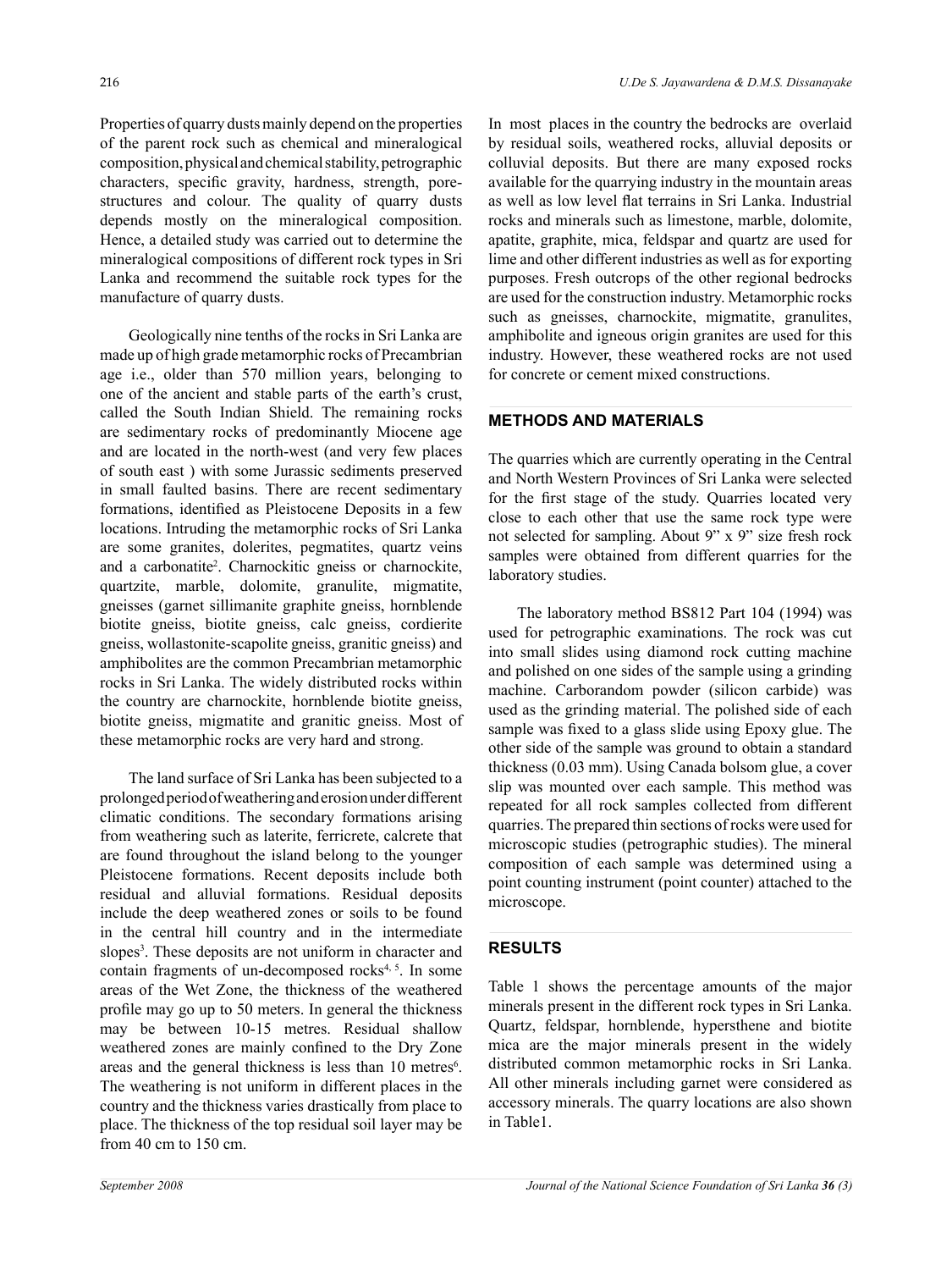| Location<br>Rock type             |                             |                                       | Mineral Percentage                |                          |                          |             |                |  |
|-----------------------------------|-----------------------------|---------------------------------------|-----------------------------------|--------------------------|--------------------------|-------------|----------------|--|
|                                   |                             | Qtz                                   | Feld                              | Hnb                      | Hyp                      | <b>Biot</b> | Oth            |  |
| Bt-Gn                             | Denwar Estate, Mawathagama  | 72                                    | 12                                |                          |                          | 14          | 2              |  |
| Bt-Gn                             | Delgollawatte, Mawathagama  | 40                                    | 50                                |                          |                          | 5           | 5              |  |
| Mig-Gn                            | Hatpokuna, Kurunegala       | 40                                    | 48                                | 5                        | $\overline{a}$           | 5           | $\overline{2}$ |  |
| HbBt-Gn                           | Medawela, Galagedara        | 28                                    | 20                                | 45                       | $\blacksquare$           | 6           | 1              |  |
| HbBt-Gn                           | Medagama, Narammala         | 44                                    | 20                                | 12                       | 3                        | 20          | 1              |  |
| HbBt-Gn                           | Delgasyaya, Galagedara      | 46                                    | 27                                | 11                       | $\overline{\phantom{a}}$ | 15          | 1              |  |
| $Gr-Gn$                           | Tittawelga, Kurunegala      | 34                                    | 63                                | 1                        | $\overline{\phantom{a}}$ | 1           | 1              |  |
| $Gr-Gn$                           | Bogammana, Wariyapola       | 52                                    | 40                                | ÷                        | $\overline{c}$           | 5           | 1              |  |
| $Gr-Gn$                           | Pallandeniya, Kurunegala    | 40                                    | 57                                | $\overline{\phantom{a}}$ | $\overline{\phantom{a}}$ | 2           | 1              |  |
| $Gr-Gn$                           | Puingalla, Wariyapola       | 30                                    | 65                                | 3                        | $\blacksquare$           | 1           | 1              |  |
| Chan-Gn                           | Welagedarawatte, Kurunegala | 40                                    | 30                                | 19                       | 5                        | 4           | 2              |  |
| Chan                              | Elahera, Naula              | 65                                    | 18                                | 6                        | 10                       |             | 1              |  |
| Chan                              | Kosdeniya, Katupotha        | 30                                    | 50                                | 5                        | 10                       | 4           | 1              |  |
| Chan                              | Egodagama, Kurunegala       | 60                                    | 34                                |                          | 5                        |             | 1              |  |
| Minerals                          | Rock types                  |                                       |                                   |                          |                          |             |                |  |
| Otz<br>Ouartz<br>$=$              | Bt-Gn<br>$=$                | Biotite gneiss                        |                                   |                          |                          |             |                |  |
| $Feld =$<br>Feldspar              | Mig-Gn                      |                                       | = Migmatitic gneiss and migmatite |                          |                          |             |                |  |
| Hornblende<br>$Hnb =$             | HbHt-Gn                     | $=$ Hornblende biotite gness          |                                   |                          |                          |             |                |  |
| Hypersthene<br>Hyp<br>$\equiv$    | $Gr-Gn$                     | $=$ Granitic gneiss                   |                                   |                          |                          |             |                |  |
| <b>Bit</b><br><b>Biotite</b><br>= | Chan-Gn                     | $=$ Charnockitic gness or charnockite |                                   |                          |                          |             |                |  |
| Oth<br>Other minerals<br>$=$      |                             |                                       |                                   |                          |                          |             |                |  |

**Table 1:** Mineral composition of different rock types as percentage.

# **DISCUSSION**

The common rocks used for the production of aggregates in Sri Lanka are hornblende biotite gneisses, biotite gneiss, charnockite and charnockitic gneiss, migmatite, and granitic gneiss. These are Precambrian metamorphic rocks, which are distributed regionally in most areas within the country unlike the Miocene sedimentary rocks and are not considered as sources of economically important minerals. The most common minerals in the sampled rocks are quartz, feldspar, hornblende, biotite and hypersthene. The rocks in almost all the quarries belong only to one of the above mentioned rock types. There are however one or two quarries with Pink Feldspar granite rocks of igneous origin. The other rock types present in Sri Lanka are not widely distributed and exist as narrow bands within the rocks.

Research data indicates that 5% content by mass of mica in sand reduces the 28 days strength of concrete by about 15% even when the water/cement ratio was kept constant<sup>7</sup>. Muscovite mica is more harmful than biotite mica. Sulfide minerals such as pyrites and marcasite react with water vapour and oxygen in the air to form a

ferrous sulfate which subsequently decomposes to form a hydroxide. This hydroxide reacts with calcium aluminates in the cement and may form sulfuric acid which can attack the hydrated cement paste. In recent years an increasing number of deleterious chemical reactions between the aggregates and surrounding hydrated cement paste have been observed<sup>8</sup>. Here the most common reaction occurs between the active silica constituents of the aggregates and the alkalis in cement. The reactive forms of silica are opal, chalcedony and tridimite. Generally river sand containing less than 5% of mica is considered as suitable for civil engineering constructions<sup>7</sup>. Higher amount of mica reduces the workability due to its flakiness. The composition of quarry dust depends on the mineral composition of the parent rock. It may also depend on the type of crusher and its reduction ratio, i.e. the ratio of the size of the material fed into the crusher to the size of the finished products. There are no reports available on the effects of crushers on the manufacture of rock aggregates.

Table 1 shows the distribution of major minerals in the rocks of the study area based on petrographic examination of parent rocks. Similar mineralogical